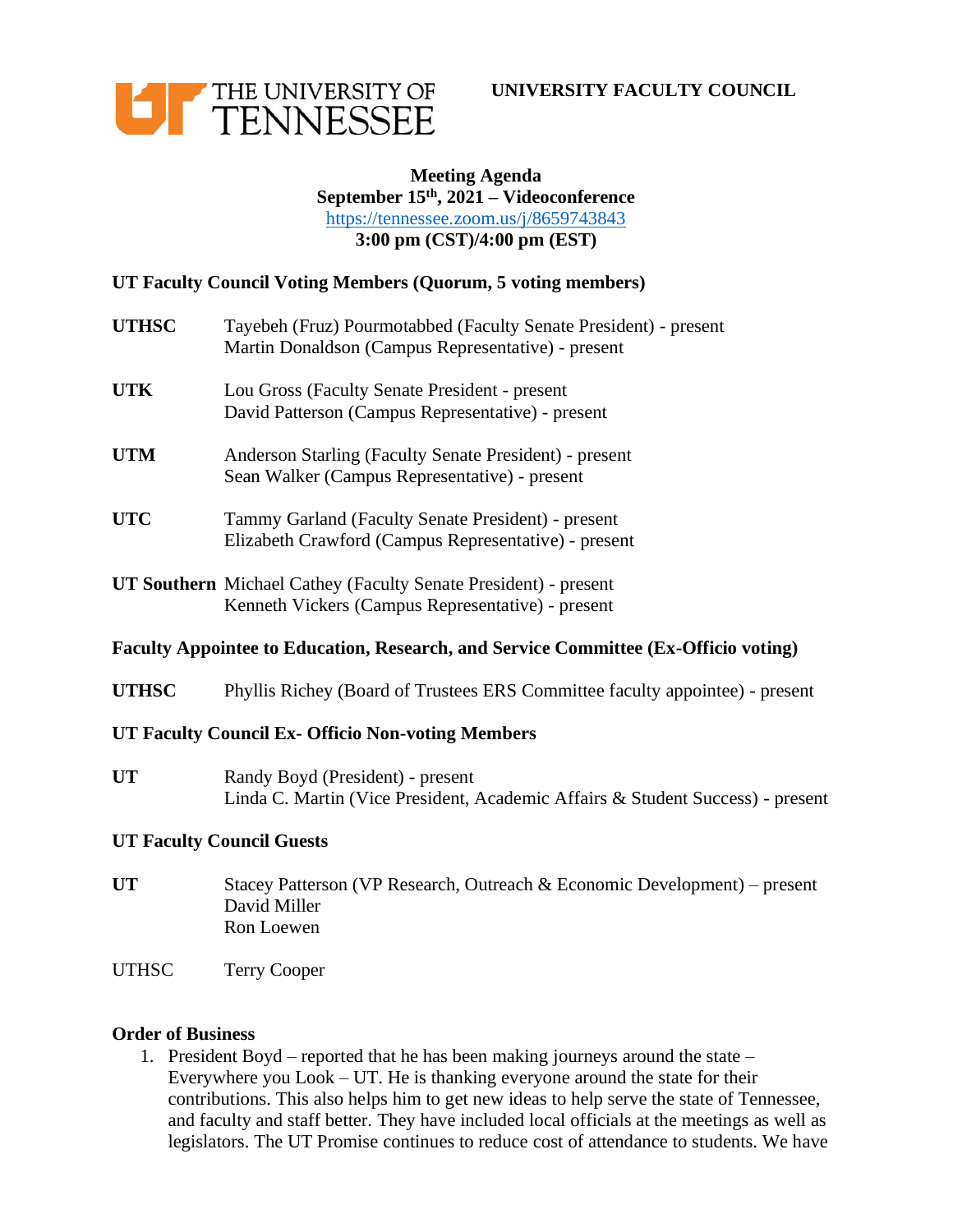had a 240% increase in applications the program. Southern middle Tennessee is very excited for UT Southern to be added to this initiative.

The UFC posed several questions to Randy….

Constraints around financial compensation – these are determined by the HR at the campus level. UT System doesn't have specific constraints. Questions at the campus level should be addressed by campus HR and other officials.

Outside Interest process – additional information being required. Randy remarked that compliance is achieved together. Questions are asked of all to aid the university to make the decisions about conflicts of interest. Randy will be emailing a more specific response to the group. Lou asked a followup question about the disclosure of personal information. He mentioned a UTK person who may have had information disclosed. Randy and his team with follow up with a response from general counsel. Lou mentioned that the magnitude of information is enormous – many people are reviewing – as an example – why should an employee who owns apple stock have to declare it?

Randy asked David Miller to be prepared to bring appropriate people to a future UFC meeting to discuss the process.

Lou asked about the limits by HR to expand beyond our existing salary ranges. He mentioned we are losing good people to other organizations. Phyllis stated that the same issue is happening at UTHSC. She stated that she just got work that one of her research staff will receive a market increase, however acknowledges that grants may be limited in funds for raises….

Ron – shared the budget presentation planned for today. Terry asked a question about administrative raises/incentives from performance evaluations. David responded that the Board has oversight of the evaluation process for system officers, chancellors.

Randy mentioned that his team will be providing budget updates for the past 5 years. David and Ron will present these updates to the UFC going forward. As a system, we have lots of forensics to truly understand these numbers – we believe it will be helpful to bring them to the UFC one or more times a year.

2. The August 18 Minutes were approved

## 3. System Updates

a. Dr. Linda Martin provided an overview of her team's recent work on revieaw of academic programs, tenure upon hire, and preparing for the upcoming board meeting. We have several new programs coming forward and are working through the THEC process as well as finalizing enrollment numbers from all the campuses. We are looking for any discrepancies or anomalies. The common diploma for the campuses is coming with similar sizes and fonts. Common transcripts are also coming. The UT Online consortium continues with the pilot, as does analysis of Year 1 of the UT Promise. System is providing clarity for honorary degrees and processes, as well as athletic and other mandatory reporting. Lou asked for any report on the resolution for change in bylaws sent to board. Linda stated that there is no update at this time. She recommended that we